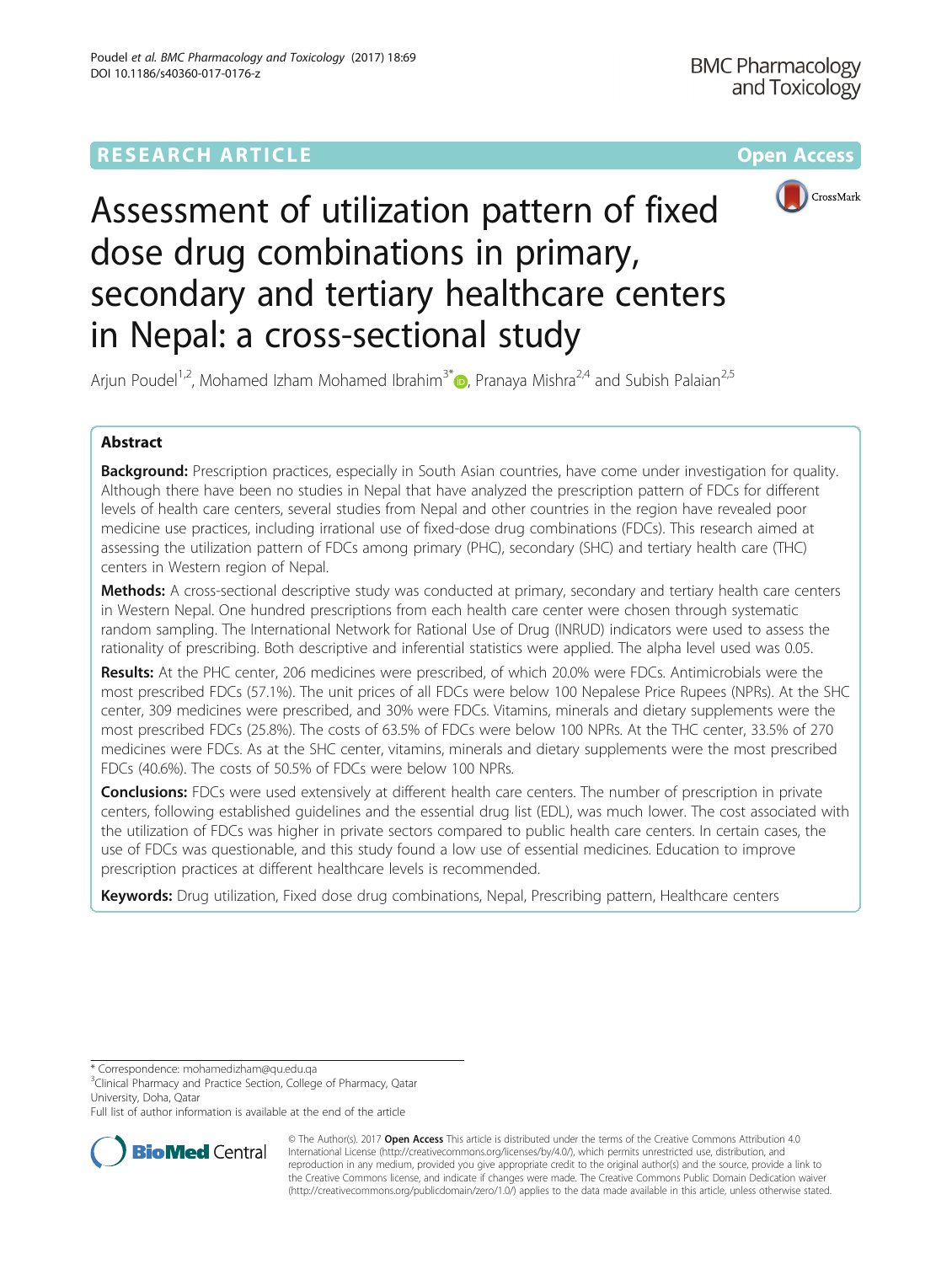## Background

Medicine use studies are conducted to monitor, assess and change the prescribing habits of practitioners. The main purpose of these studies is to make health care more costeffective and rational [[1](#page-9-0)]. Drug utilization has been defined as "the marketing, distribution, prescription and use of medicines in a society, with special emphasis on the resulting medical, social and economic consequences" [[2](#page-9-0)]. Periodic evaluations of drug utilization patterns are necessary to increase the therapeutic benefits of medicines, decrease adverse effects and, ultimately, modify the prescription of medicines as needed.

Rational prescription practices mean "making a diagnosis, estimating prognosis, obtaining the best possible effect with the least number of medicines in the shortest period and at reasonable cost and monitoring the effects of the treatment" [[3\]](#page-9-0). In both developed and developing countries, the irrational and inappropriate use of medicines is a major concern [\[4](#page-9-0)]. The prescribing behavior of a practitioner depends on several factors, including commercial publicity, government regulations, academic literature, patient behaviors, and influences from pharmaceutical companies. Inappropriate responses to these factors lead to prescription errors and irrational prescribing habits, both of which are very common in clinical practice.

In a low-income country like Nepal, high numbers of people lack access to medicine due to its poor availability and restrictive cost. Though 42% of the health budget is spent on medicines, the availability of medicines in health posts (HPs) and clinics is inconsistent, contributing to the higher prevalence of the inappropriate drug use [[5](#page-9-0)] such as the irrational fixed dose drug combinations (FDCs) that are readily available in the market. In many instances, the use of irrational FDCs is not justified. FDCs are medicines that contain two or more active components in fixed proportions in a single dosage form [\[6\]](#page-9-0). Rational combinations improves quality of life of many people and can be of great benefit to the healthcare system [\[7\]](#page-9-0) such as the antitubercular medicines, antiretroviral medicines and some antihypertensive medicines. Irrational combinations, on the other hand are equally harmful such as the combination of nonsteroidal anti-inflammatory drugs (NSAIDs) with muscle relaxants, NSAIDs with H2 blockers, cough syrups with two or more antihistamines, steroids, antibiotics and bronchodilators [[8](#page-9-0)]. Irrational FDCs have a combination of medicines that may be used to treat a disorder without achieving a correct diagnosis [[4](#page-9-0)]. The FDC may not contain the required quantity of each individual drug, and the combination may not be synergistic. Health care centers in Nepal are flooded with irrational FDCs, while the patients are deprived of essential medicines [\[9\]](#page-9-0).

The prevalence of irrational prescription practices, especially in South Asian countries, has led to special investigations into how and why medicines are prescribed.

Several interventions have however, been initiated such as the banning of irrational combinations, withdrawing them from the market and ceasing the manufacturing of irrational FDCs [[10](#page-9-0), [11](#page-9-0)]. Despite these interventions, irrational FDCs are still available in the market and are used extensively. The interventions are not successful due to several reasons. One such reason relates to exporting of FDCs that are banned in a particular country to the neighboring countries [\[12\]](#page-9-0). Such exports hinder the interventional process of government or individuals trying to weed out irrational combinations from their country. Studies from Nepal and other South Asian countries concluded that the quality of prescription is poor, with the common overuse of antimicrobials and the irrational use of FDCs, particularly in private sectors [[13](#page-9-0)–[15](#page-9-0)]. In Nepal, the irrational and inefficient use of medicines is prevalent at all levels of health care [[16\]](#page-9-0). Prescribing irrational FDCs is the rule rather than the exception, with up to seven items being prescribed for a single disease [\[13](#page-9-0)]. Even with the frequent use of FDCs, finding the optimal dose and optimal combination is still a matter of trial and error. The reason many FDCs are prescribed appears to be irrational [\[17](#page-9-0)], though the practice is common at various health care centers. A study at a tertiary care teaching hospital in Nepal found FDCs accounted for 47% of the total medicines prescribed, even though their use was inappropriate in numerous cases [\[18\]](#page-9-0). Irrational FDCs can also lead to adverse drug reactions (ADRs). A study involving a community pharmacist from western Nepal reported that the FDC of ibuprofen and paracetamol accounted for the highest incidence of ADRs [\[19\]](#page-9-0).

In Nepal, there have been no studies that analyzed the prescription pattern of FDCs at different levels of health care centers. This study was the first to analyze utilization patterns of FDCs in private and public sectors. In Nepal, primary health care (PHC) centers are managed by the government. The secondary health care (SHC) centers and tertiary health care (THC) centers in our study were privately managed. Our study examined the prevalence of FDCs and the cost associated with their use; we can corroborate past reports of widespread irrational FDC use in the private sector [\[20](#page-9-0)]. Our findings may also help concerned regulatory bodies analyze FDCs used in different health care centers to mitigate the free flow of irrational FDCs. The study can also create awareness among all health care professionals regarding the hazards associated with the irrational use of FDCs.

## Study objectives

The study was designed to accomplish the following:

1. To analyze the prescription pattern of FDCs in primary, secondary and tertiary health care centers,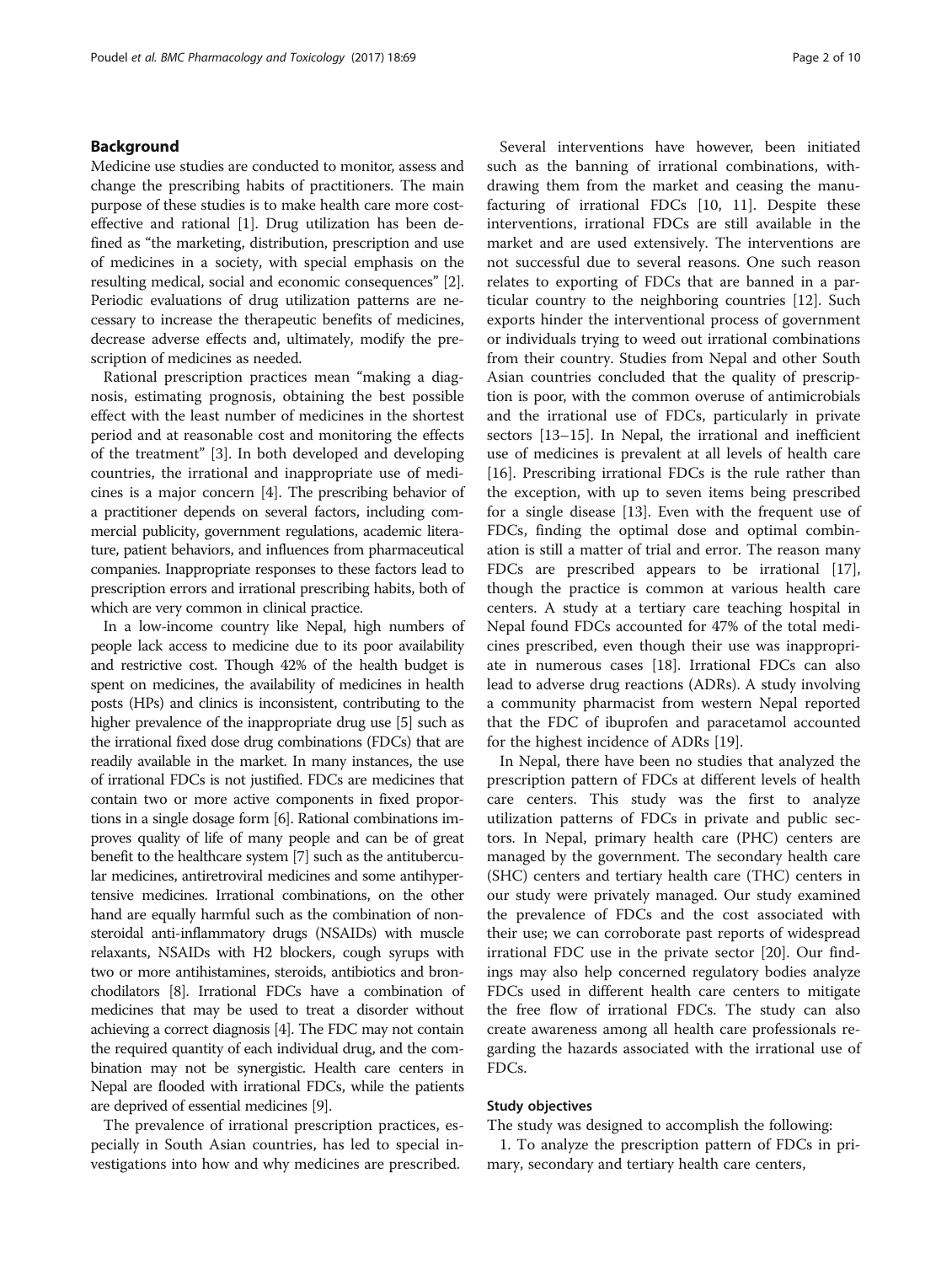2. To categorize the FDCs prescribed from the primary, secondary and tertiary health care centers based on their therapeutic class, and.

3. To analyze the cost associated with the FDCs prescribed from the primary, secondary and tertiary health care centers.

## Methods

## Study type

A cross-sectional descriptive study was conducted from February to May 2009, analyzing the utilization pattern of FDCs in selected primary, secondary and tertiary health care centers in Western Nepal.

#### Study site

The study was carried out in selected primary, secondary and tertiary health care centers in Pokhara, Western regional of Nepal. The details of each center are mentioned below.

## Primary health care (PHC) center

The Nepalese PHC system operates at different levels: PHC centers, health posts (HP) and the sub-health posts (SHP). For the majority of the rural population, the PHC center serves as the first level of contact with the healthcare system. In this study, the HP at the Batulechaur Village Development Committee (VDC) of Kaski district was selected as a PHC center. This health care center is located approximately 10 km from Pokhara city, with an average patient flow of 20 patients per day. This health care center is regulated by the government, and it is the government which caters to the primary health care needs of Batulechaur VDC. Minor diseases like acute respiratory infections, wounds, dental caries, skin diseases and worm infestation are managed in these health care centers.

#### Secondary health care (SHC) center

Charak Hospital, a private hospital in Pokhara, was selected as a SHC center. It has an average bed occupancy of approximately 100 patients and an average outpatient count of approximately 200 patients per day. The hospital consists of various specialty departments (both clinical and non-clinical).

## Tertiary health care (THC) center

Manipal Teaching Hospital (MTH), a private institution, was selected as a THC center for our study. MTH is a 700-bed tertiary care teaching hospital with average bed occupancy of approximately 200 patients and an average outpatient rate of approximately 400 per day. The hospital consists of various specialty departments (both clinical and non-clinical). The hospital caters to the healthcare needs of patients of Western and Midwestern region of Nepal.

## Population and sampling procedure

The target population of this study is patients visiting pharmacies of each health care setting with a prescription from outpatient departments. Patients' verbal informed consent was obtained, and patients who were not willing to participate in the study, as well as inpatients from each health care center were excluded from the study.

Based on the time and phase of the study, sample size was estimated for 100 patients per setting, leading to a total of 300 patients. Systematic random sampling was used to select patients with prescriptions from each health care setting. Five patients were sampled every alternate day in PHC, SHC, and THC centers for a period of three months until 100 prescriptions were encountered.

#### Study tools

The International Network for Rational Use of Drug (INRUD) encounter form was modified and used for data collection (Additional file [1\)](#page-8-0). The cost per dispensed quantity was not included in the original INRUD encounter form. Thus, the original form was modified and divided into a prescribing indicator, a patient care indicator and a cost indicator (USD 1 = NPR 75). In addition, the National model list of essential medicines for Nepal, the WHO Model List of Essential Medicines, and the Nepalese National Formulary (NNF) were used as standard resources to check the prescription pattern and the medicines listed in these sources were considered rational.

## Data collection procedure

Patients visiting pharmacies with a prescription from each health care setting were enrolled in the study. The prescriptions from the patients were used as a source of data. The patients were interviewed after the medicines had been dispensed to them for their knowledge regarding dose, duration, and frequency of medicines. The information gathered was noted on the data collection form (Additional file [1\)](#page-8-0).

#### Data analysis procedure

The completed encounter forms were analyzed per the study objectives. Parameters such as the "details of medicines present in different formularies and drug list," the "therapeutic category of medicines prescribed" and the "cost analysis for the medicines prescribed" were analyzed. The data obtained were entered in a Microsoft Excel spreadsheet and analyzed. Statistical Package for the Social Sciences (SPSS) version 16.0 (SPSS Inc. Released 2007Chicago, SPSS, Inc.) was used to carry out the descriptive and inferential statistics. A Kolmogorov-Smirnov test was used to check the normality of the data. A Kruskal-Wallis test was used to compare the difference between three health care centers based on cost.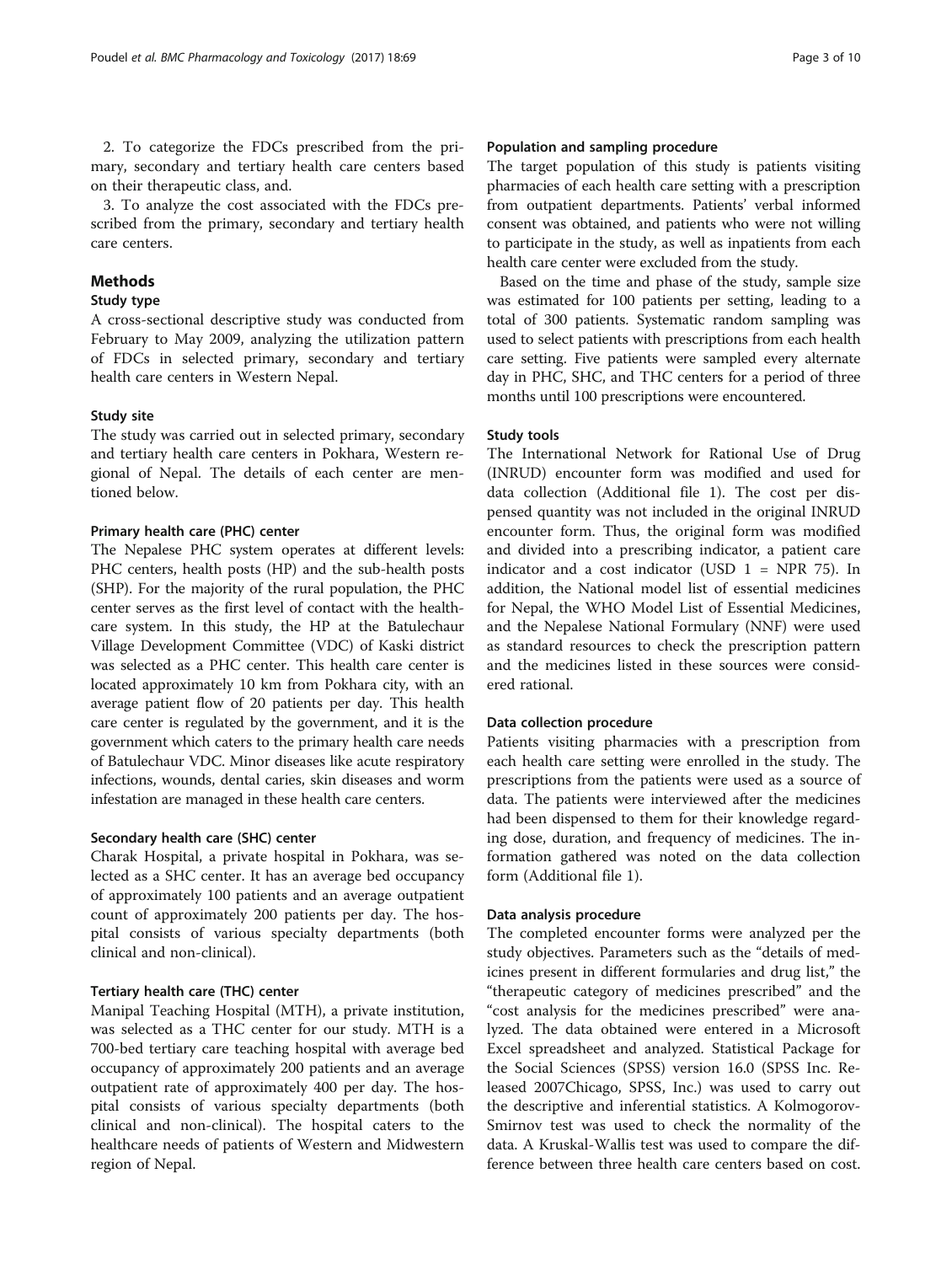A  $p$  value of less than 0.05 was considered statistically significant. Post-hoc analysis was carried out using Mann-Whitney U test between two groups to determine any differences. A Bonferroni adjustment using the formula  $k(k-1)/2$ , where k is the number of groups or conditions, was performed to remove the type I error. After applying the formula, we found that any pair of data has to achieve a significant value on a paired test smaller than  $0.05/3 = 0.017$  to be significant at the 0.05 level.

#### Pilot study

A pilot study was carried out in selected primary, secondary and tertiary health care centers in Western Nepal [[20](#page-9-0)]. Twenty-five, fifty and seventy-five prescriptions from each primary, secondary and tertiary health care center, respectively, were collected. The data collection form was improved by including the parameters assessing the patients' knowledge on medicines regarding dose, duration and frequency. The pilot study also provided insights on feasibility of conducting the main research.

## Results

### Part I: Primary health care center

Altogether, 100 prescriptions were encountered from the PHC center. The median (IQR) age of the patients was 36 (18–60) years, and majority were female (64%). A total of 206 medicines were prescribed, of which 20.4%  $(n = 42)$  were FDCs. Analysis of the prescriptions was further carried out based on the study objectives.

## Details of medicines present in different formularies and drug lists

Out of the total 42 FDCs prescribed,  $90.4\%$  ( $n = 38$ ) were from the Essential Drug List (EDL) of Nepal (3rd Revision 2002), 95.2% ( $n = 40$ ) were from the NNF, and 57.1%  $(n = 24)$  were from the World Health Organization (WHO) Model List of Essential Medicines (15th Edition). The details are shown in Fig. 1.

#### Therapeutic category of medicines prescribed

Among the 206 medicines prescribed, antimicrobials made up to 27.1% ( $n = 56$ ), and antiulcer medicines accounted for 26.2% ( $n = 54$ ). Among the 42 FDCs prescribed, 57.1%  $(n = 24)$  were antimicrobials, and 26.1%  $(n = 11)$  were antiulcer medication. The details are shown in Fig. [2.](#page-4-0)

#### Cost analysis for the medicines prescribed

Out of 206 medicines prescribed, 85.4% ( $n = 176$ ) of them cost less than 100 Nepalese price rupees (NPRs), while 30 medicines were between 101 and 200 NPRs. The cost of all the 42 FDCs prescribed was below 100 NPRs.

#### Part II: Secondary health care center

A total of 100 prescriptions were derived from the SHC center. The median (IQR) age of the patients was 33 (28–45) years, and majority were female (60%). A total of 309 medicines were prescribed, of which 30% ( $n = 93$ ) were FDCs. The prescription analysis was further carried out based on the study objectives.

## Details of medicines present in different formulations and drug lists

Of the 93 FDCs prescribed, 6.4% ( $n = 6$ ) were from the EDL of Nepal (3rd Revision 2002), 19.3% ( $n = 18$ ) were from the NNF, and 10.7% ( $n = 10$ ) were from the WHO Model List of Essential Medicines (15th Edition). The details are shown in Fig. [3.](#page-4-0)

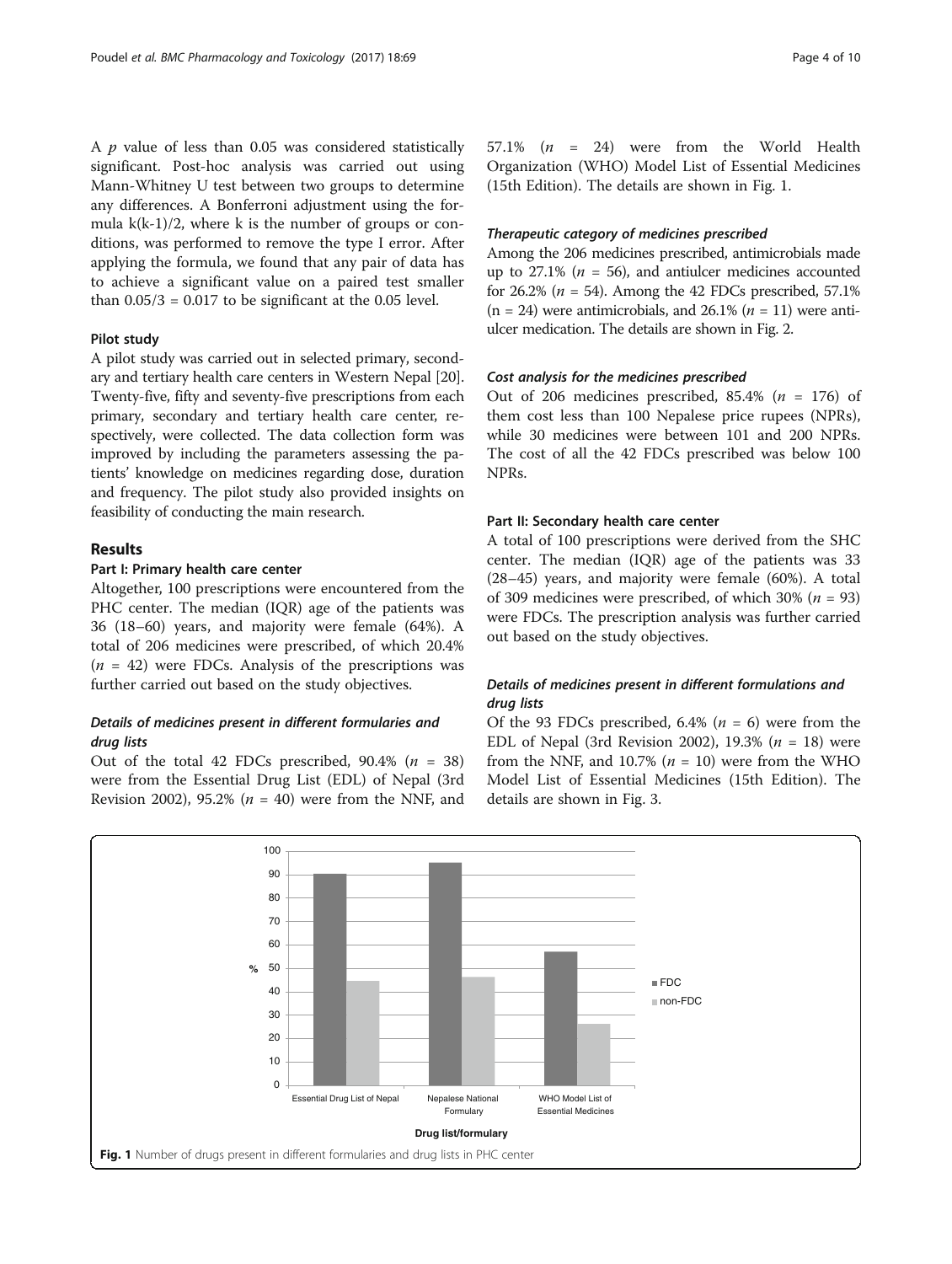

<span id="page-4-0"></span>

## Therapeutic category of medicines prescribed

Among the 309 medicines prescribed, vitamins, minerals and dietary supplements were commonly prescribed, accounting for 19.7% ( $n = 61$ ) of the medicines. Antimicrobials were even more prevalent at 22% ( $n = 68$ ). Similarly, among the 93 FDCs, the most prescribed medicines were vitamins, minerals and dietary supplements at 25.8% ( $n = 24$ ), followed by antimicrobials at 24.7%  $(n = 23)$ . The details are shown in Fig. [4](#page-5-0).

### Cost analysis for the medicines prescribed

Among the 309 medicines prescribed, 58.9% ( $n = 182$ ) cost less than 100 NPRs, followed by 23.6% ( $n = 73$ ) with costs in the range of 101–200 NPRs. Among the 93 FDCs, 63.4% ( $n = 59$ ) were less 100 NPRs, and 22.5%  $(n = 21)$  of the medicines were in the price range of 101–200 NPRs. The details are shown in Fig. [5](#page-5-0).

## Part III: Tertiary health care center

Altogether, 100 prescriptions were encountered from the THC center. The median (IQR) age of the patients was 32 (19–47) years, and majority were female (66%). A total of 270 medicines were prescribed, of which 33.5%  $(n = 91)$  were FDCs. Further analysis was carried out based on the study objectives.

## Details of medicines present in different formularies and drug lists

Out of the total 91 FDCs prescribed,  $9.8\%$  (n = 9) were from the EDL of Nepal (3rd Revision 2002), 12.0%  $(n = 11)$  were from the NNF, and 15.3%  $(n = 14)$  were

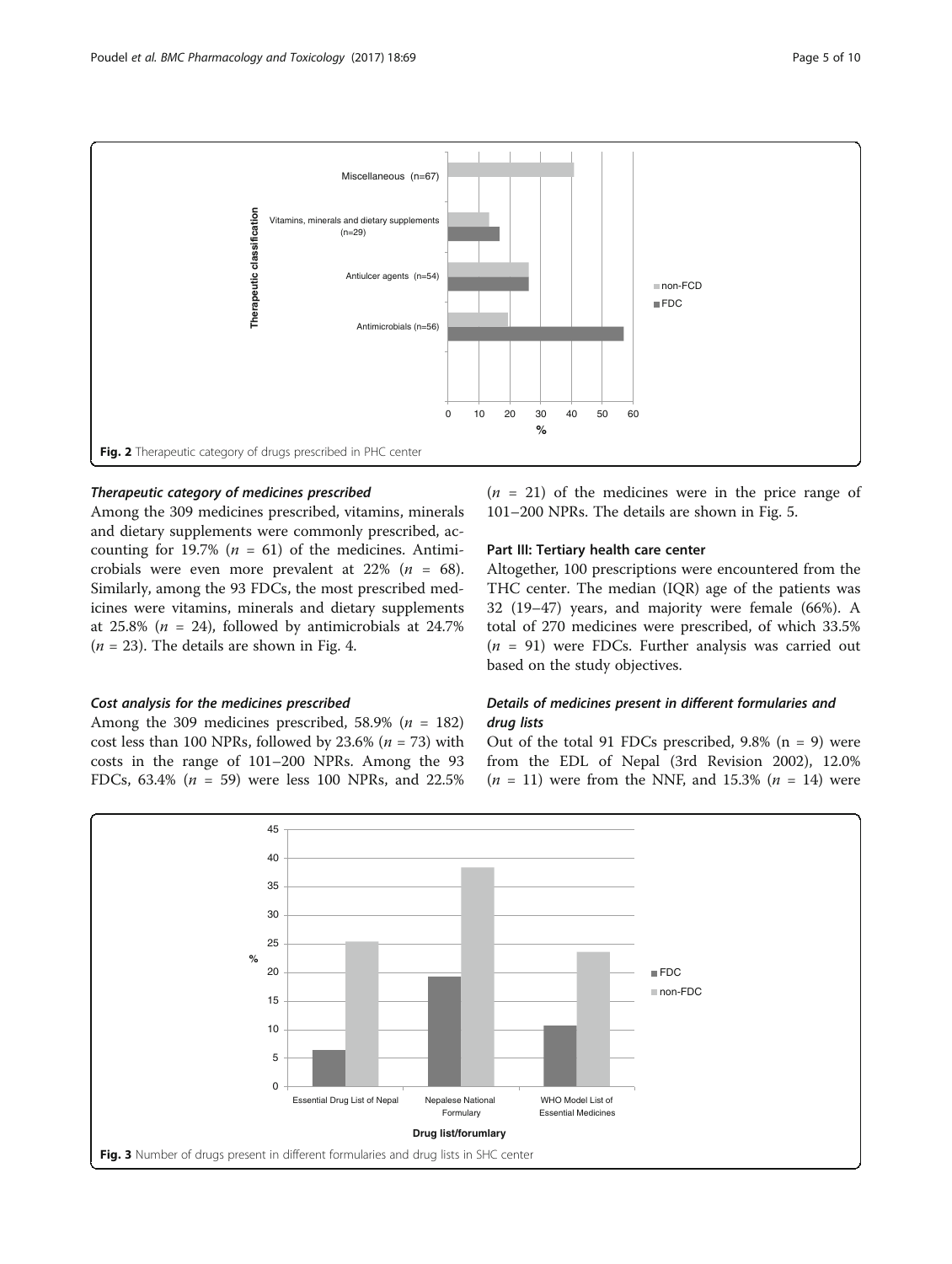<span id="page-5-0"></span>

from the WHO Model List of Essential Medicines (15th Edition). The details are shown in Fig. [6.](#page-6-0)

#### Therapeutic category of medicines prescribed

Among the 270 medicines prescribed, analgesic/antipyretics were the most prescribed medicines at 27%  $(n = 73)$ , followed by vitamins, minerals and dietary supplements, which accounted for  $25.5\%$  ( $n = 69$ ). Similarly, among the 91 FDCs, the most prescribed medicines were vitamins, minerals and dietary supplements with 40.6% ( $n = 37$ ) as FDCs, followed by 26.3% ( $n = 24$ ) that were analgesic/ antipyretics. The details are shown in Fig. [7](#page-6-0).

### Cost analysis for the medicines prescribed

Among the total 270 medicines prescribed, 43.7%  $(n = 118)$  cost less than 100 NPRs, and 22.5%  $(n = 61)$ were in the range of 101–200 NPRs. Among the 91

FDCs,  $50.5\%$  ( $n = 46$ ) had prices below 100 NPRs, followed by 29.6% ( $n = 27$ ) that were in the range of 101–200 NPRs. The details are shown in Fig. [8](#page-7-0).

## Difference in the use of fixed dose drug combinations among primary, secondary and tertiary health care centers

The difference in the use and cost of FDCs in primary, secondary and tertiary health care centers was compared. A statistically significant difference was found in the utilization pattern of FDCs for the primary, secondary and tertiary health care centers ( $p = 0.000$ ). The details are shown in Table [1.](#page-7-0)

A post-hoc analysis using a Mann-Whitney U test among groups showed a statistically significant difference in primary health care centers  $(p = 0.000)$  compared to the other groups. A significant difference was observed between primary and secondary health care centers ( $p = 0.000$ ), as well as between primary and

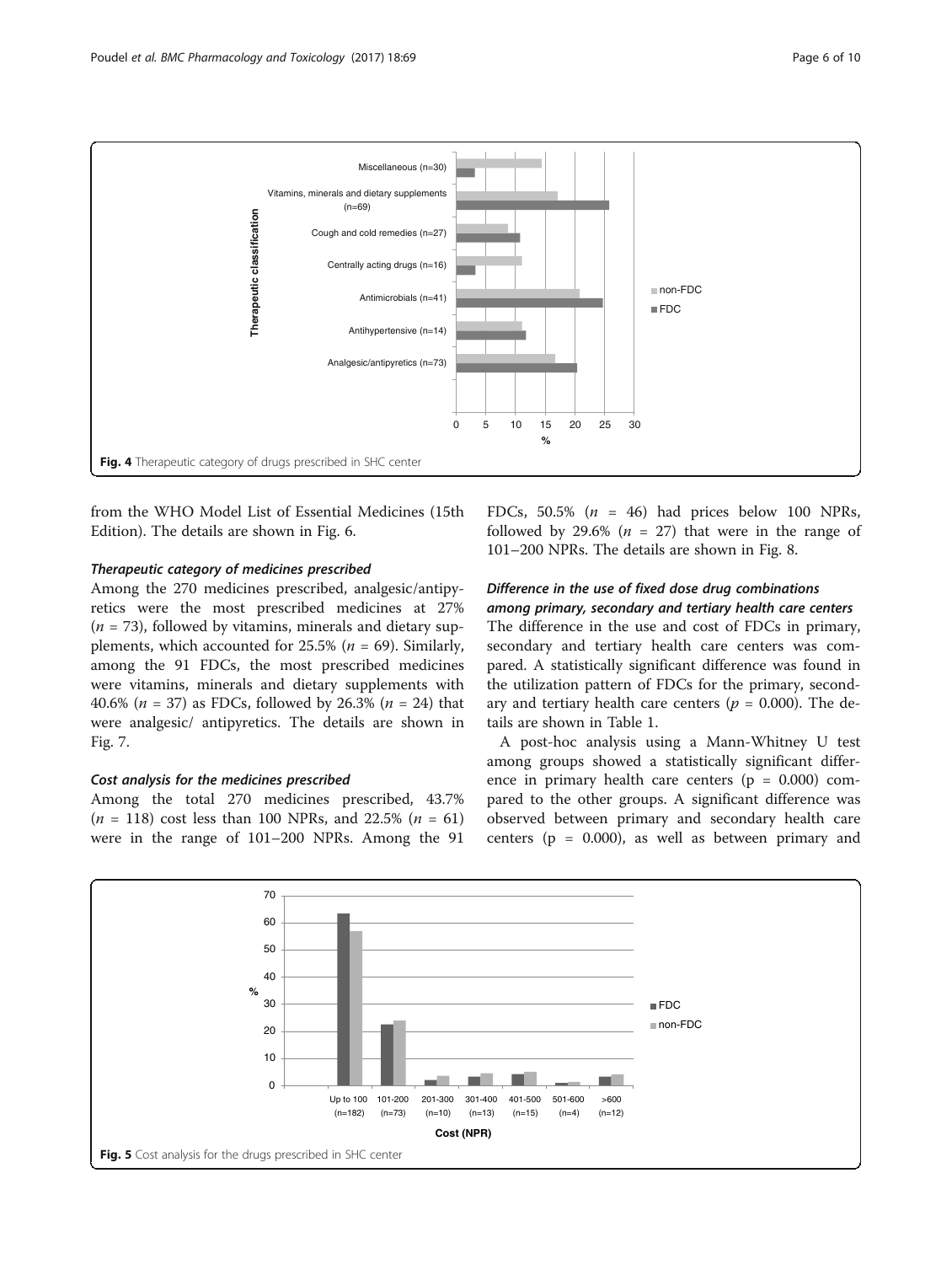<span id="page-6-0"></span>

tertiary health care centers ( $p = 0.000$ ). There was no significant difference between secondary and tertiary health care centers ( $p = 0.998$ ).

## Discussion

This study was the first of its kind to analyze the utilization pattern of FDCs among the three levels (primary, secondary and tertiary) of health care centers in Nepal. The study assessed the prescribing patterns of FDCs in these three levels of health care system based on different formularies and drug lists. The study also analyzed the therapeutic class of the drug prescribed and the cost associated with it.

The PHC centers selected in this study are managed by the government. Due to the immense human cost of disease in Nepal, PHC centers receive the highest allocation in national health spending and about three quarters of the total health budget [\[21](#page-9-0)]. PHC centers provide essential health care based on a practical, socially

acceptable method made universally accessible to the individuals and community at the lowest possible cost [[22\]](#page-9-0). In our study, out of the 206 medicines prescribed, 20% were FDCs. The average number of medicines per prescription was 2.06. Our findings are slightly lower than studies in PHC centers in plain (also called as Terai) districts that had 2.2 medicines per prescription and centers in hill districts that had 2.1 medicines per prescription [\[23\]](#page-9-0). In a similar study in rural districts in Tajikistan the median number of medicines prescribed was 3, ranging from 1 to 8 or more medicines [\[24](#page-9-0)].

Approximately 90% of FDCs prescribed were from the EDL of Nepal, 95% were from the NNF, and 57% were from the WHO Model List of Essential Medicines. In the previous study, at the primary healthcare facilities in the Kaski district, the percentage of medicines prescribed from the EDL varied from 70.9% to 74.0% [\[21](#page-9-0)]. The higher rate of utilization of FDCs from EDL may be because they were available and free [\[25\]](#page-9-0) after the

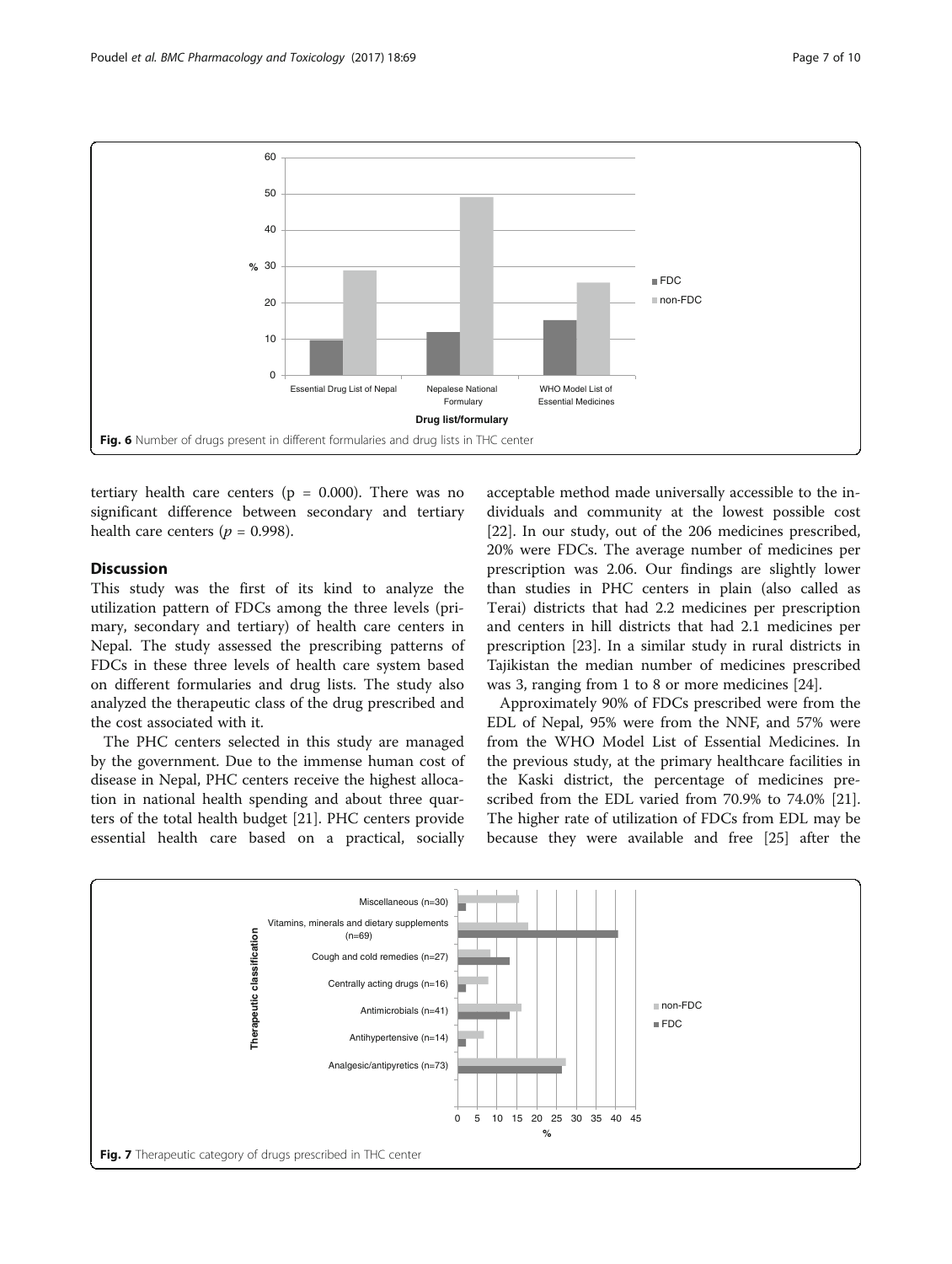<span id="page-7-0"></span>

government of Nepal decided to offer essential health care services free of charge to all citizens at all health and subhealth posts from mid-January 2008 [[26](#page-9-0)]. Antimicrobials and antiulcer FDCs were prescribed in 57% and 26% of the encounters, respectively. Our observations regarding the prevalence of antimicrobials in the PHC center was similar to that of a study in Ethiopia [[27](#page-9-0)]. All the FDCs prescribed in PHC center were below \$1.25.

Secondary health care typically refers to services provided by hospitals. The SHC center selected in the study was a private hospital. During our study period, we found that 30% of the 309 medicines prescribed were FDCs. The average number of medicines per prescriptions was 3.09. In contrast to the finding from the PHC center, we found that only 6.4% of FDCs encountered in SHC center were from the EDL of Nepal, 19.3% were from the NNF, and 10.7% were from the WHO Model List of Essential Medicines. The most widely prescribed FDCs were vitamins, minerals and dietary supplements, which accounted for 24 (25.8%) of the total FDCs, followed by 23 (24.7%) antimicrobials. The WHO has removed vitamin combinations from their list with the comment that vitamins are considered part of nutrition, and combinations should not be used indiscriminately [[28\]](#page-9-0). Among the total FDCs encountered, 63% were less than \$1.25, and 22% were in the range of \$1.2 - \$2.5.

Table 1 Difference of cost (NPR) of FDCs between PHC, SHC and THC centers  $(n = 226)$ 

| Health care centers                       | Median<br>(IOR) | $P$ value |
|-------------------------------------------|-----------------|-----------|
| Primary Health Care center ( $n = 42$ )   | 43 (30-54)      | $0.000*$  |
| Secondary Health Care center ( $n = 93$ ) | 84 (45 - 153)   |           |
| Tertiary Health Care center ( $n = 91$ )  | 102 (55-180)    |           |
|                                           |                 |           |

\*Kruskal Wallis test at  $\dot{\alpha} = 0.05$ 

Tertiary health care refers to specialist services mostly provided by the private medical institutions. Similar to the SHC center, the THC center selected for our study was a private hospital. Altogether, 270 medicines were prescribed, out of which 33.5% were FDCs. In Nepal health units, an average of 56% medicines were prescribed by brand names, and FDC formulations contributed up to 46.6% [\[28](#page-9-0)]. However, a study from Western Nepal found that FDCs accounted for only 15.8% of medicines prescribed [\[4](#page-9-0)]. Similar studies in the same hospital found that FDCs comprised 47% of all prescribed medicines [\[18\]](#page-9-0), while in Uttaranchal, India, FDCs accounted for 59% of medicines prescribed [[29\]](#page-9-0).

Among the 91 FDCs encountered in the THC center, the most prescribed medicines were vitamins, minerals and dietary supplements, accounting for 40.6% of total FDCs, followed by analgesic/antipyretics at 26.3%. A study by Sarkar et al. found that the most widely prescribed FDCs without a rational basis were multivitamin combinations (31.3%) and cough and cold remedies (17.1%) [\[28\]](#page-9-0). A similar study in Duwakot health care center, Kathmandu, found that the antipyretics, antibiotics and NSAIDs to be the most commonly prescribed medicines [[30\]](#page-9-0). Among the 91 FDCs, 50.5% cost less than \$1.25, followed by 29.6% medicines in the range of \$1.2 - \$ 2.5. The finding was similar to a study in a teaching hospital in Pokhara, Western Nepal, where the average cost of medicines per prescription was \$2 [[31](#page-9-0)].

Many medicines encountered in the study were based on established regulatory guidelines such as the national model list of essential medicines for Nepal, the WHO Model List of Essential Medicines, and the NNF. In the PHC center, however, the scenario was different than the THC center. Out of the total 91 FDCs prescribed, only 9.8% were from the EDL of Nepal, 12% were from the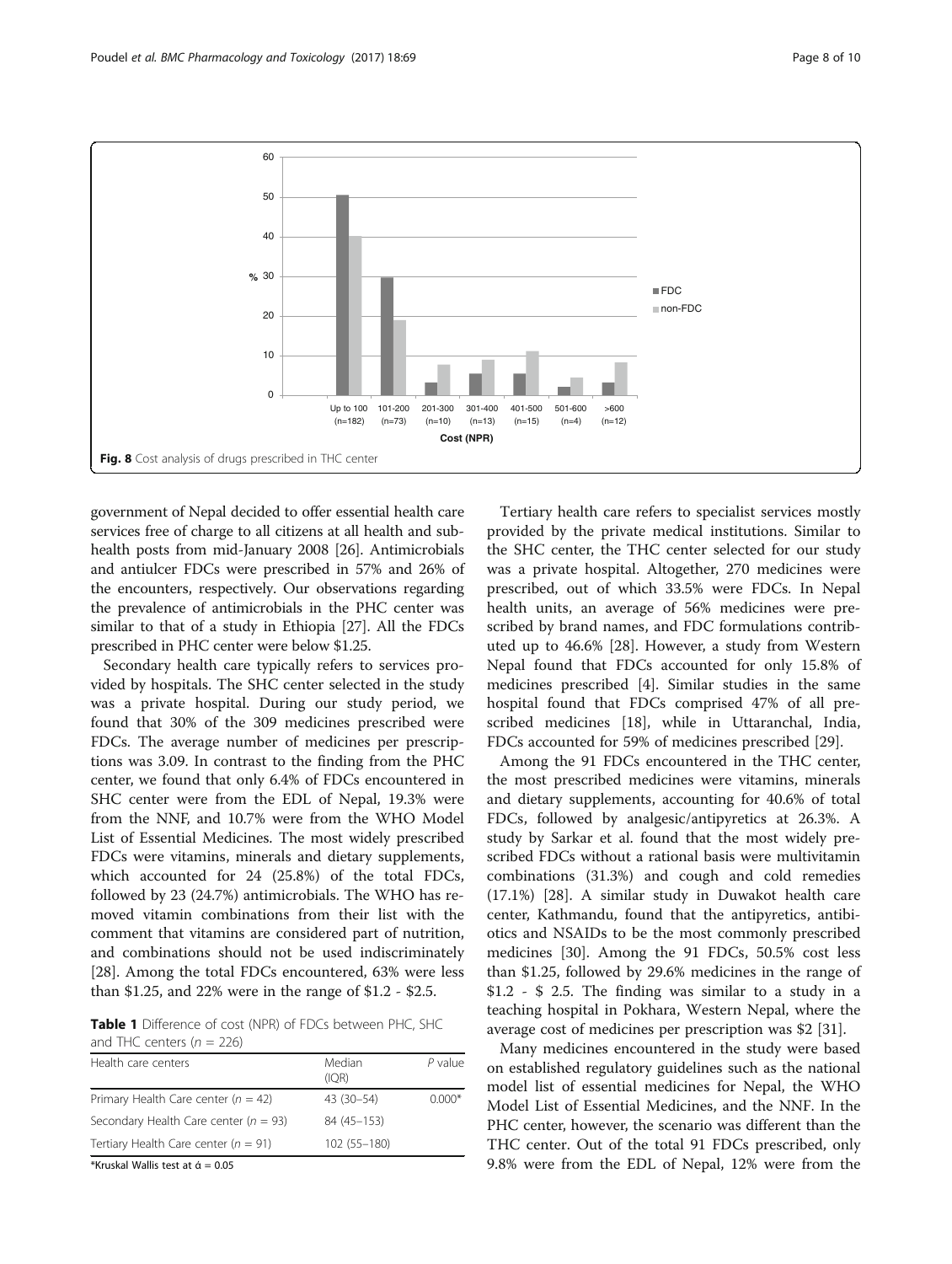<span id="page-8-0"></span>NNF, and 15.3% were from the WHO Model List of Essential Medicines. This reflects the ignorance of more qualified physicians at secondary and tertiary levels, towards EDL, NNF and WHO model drug list whereas prescribers at primary health care level has better access and information about them. Our findings are supported by a similar study in a tertiary care hospital in Nepal where only 0.8% and 2.1% of FDCs were in accordance with the Nepal and WHO recommended lists of FDCs respectively [\[28](#page-9-0)]. However, a report by Shewade et al. had documented that almost 61.3% of the FDCs prescribed in Pondicherry, India, were in accordance with those listed in the WHO recommended list of FDCs [[32\]](#page-9-0). Although a low usage of FDCs from EDLs does not always suggest the inappropriate use, the low prevalence of prescribed FDCs from the established guidelines and formularies in this study (despite being available free or at low cost by governments), indicate that their use was poor. This lead to the irrational use of other FDCs that has no any established therapeutic justification.

#### Study limitations

The present study had few limitations. The study was carried out only for a quarter of a year, from February 3rd to May 3rd 2009, and hence seasonal variation in disease prevalence and prescribing patterns might have not been noticed. Background of prescribers at primary, secondary and tertiary health care centers was not studied, as their educational background could be potential confounders in their prescribing practices. In addition, only 100 prescriptions from each setting (primary 100, secondary 100 and tertiary 100) were included for analysis, which may not represent the total population attending each health care centers. Also, this study was conducted few years back in 2009; the current trends on medication use, their prevalence and availability might differ now as several interventions might have been initiated to minimize the use of FDCs.

#### Recommendations

Educational interventions to improve prescribing practices at different levels may be required. There is a need to strengthen the mechanism for continuing professional development of practitioners to ensure that they possess the necessary skills and knowledge to prescribe rationally. Government agencies and non- government health organizations should take a lead in this initiative. The medical and pharmacy schools must take the responsibility to train their students and young practitioners the way to access new combinations more logically and should be based on evidence. There is also need for adequate awareness program for the consumers to be aware of the hazards of irrational FDCs with careful monitoring and censoring the misleading claims by pharmaceutical industries. Further studies over a long

period of time are required to provide a baseline data of utilization of FDCs which will be beneficial for future longitudinal studies. Extensive studies on comparison between the private and government healthcare centers are urgently required.

## **Conclusions**

Study revealed FDCs are being extensively utilized among all three levels of health care centers both in private and public sectors. Adherence to established guidelines and EDLs was much lower in private centers than in the public ones and so was the case of cost of FDC prescribing which showed a higher cost among private sectors. The use of essential medicines was low, and the FDCs prescribing were not warranted in most occasions. A needless use of excessive vitamins, minerals and dietary supplements, antimicrobials and analgesic/antipyretic FDCs was noticed in private sectors. Education and awareness to improve prescription practices at different healthcare levels may be deemed necessary.

## Additional file

[Additional file 1:](dx.doi.org/10.1186/s40360-017-0176-z) International Network for Rational Use of Drug (INRUD) encounter form (modified). (DOCX 13 kb)

#### Abbreviations

ADR: Adverse Drug Reaction; EDL: Essential Drug List; FDC: Fixed Dose Drug Combination; HP: Health Post; INRUD: International Network for Rational Use of Drug; IQR: Interquartile Range; MTH: Manipal Teaching Hospital; NNF: Nepalese National Formulary; NPRs: Nepalese Price Rupees; NSAIDs: Nonsteroidal Anti-inflammatory Drugs; PHC: Primary Health Care; SHC: Secondary Health Care; SPSS: Statistical Package for the Social Sciences; THC: Tertiary Health Care; VDC: Village Development Committee; WHO: World Health Organization

#### Acknowledgements

We thank the late Dr. Balasubramaniam K. and Health Action International-Asia Pacific for supporting this study and providing financial support.

#### Funding

The study was funded by Health Action International-Asia Pacific. The funding body was not involved in the design of the study, the collection, analysis, and interpretation of data or in writing the manuscript.

#### Availability of data and materials

The datasets used and/or analyzed during the current study are available from the corresponding author at reasonable request.

#### Authors' contributions

MIMI and PM are both supervisors, and AP is the principal investigator of the study. The original tool used in this study was developed by AP with the collaboration of MIMI, PM and SP. All the authors designed the study. AP planned for the first draft of the manuscript. The data collection and analysis were performed by AP under the supervision of MIMI. SP and MIMI formatted the manuscript per the journal requirements. All authors revised the manuscript and approved the final submission.

#### Ethics approval and consent to participate

A letter from the Nepal Health Research Council was obtained that acknowledges the study, approve the study findings and its dissemination. The study was approved by the management of the health care centers. It is a standard procedure at that particular time to request approval directly